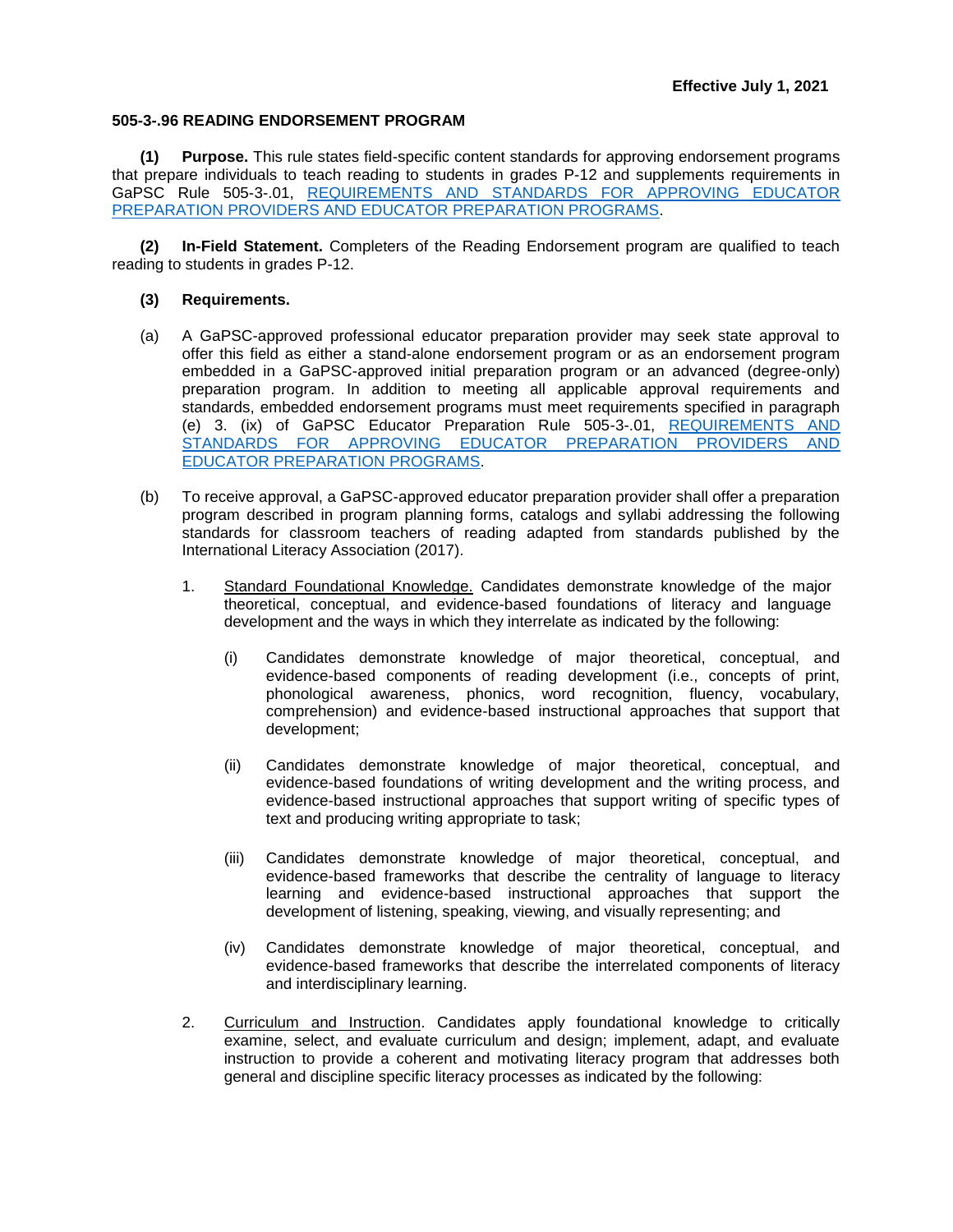- (i) Candidates demonstrate the ability to critically examine literacy curricula and select high-quality literary, multimedia, and informational texts to provide a coherent, integrated, and motivating literacy program;
- (ii) Candidates plan, modify, and implement evidence-based, developmentally appropriate, and integrated instructional approaches that develop reading processes as related to foundational skills (i.e., concepts of print, phonological awareness, phonics, word recognition, fluency), vocabulary, and comprehension for all learners;
- (iii) Candidates design, adapt, implement, and evaluate evidence-based and developmentally appropriate instruction and materials to develop writing processes and orthographic knowledge of all learners; and
- (iv) Candidates plan, modify, implement, and evaluate evidence-based and integrated instructional approaches and materials that provide developmentally appropriate instruction and materials to develop the language, speaking, listening, viewing, and visual representation skills and processes of all learners.
- 3. Assessment and Evaluation. Candidates understand, select, and use appropriate assessments to gather evidence for all students' content knowledge and literacy processes within a discipline for instructional and accountability purposes as indicated by:
	- (i) Candidates understand the purposes, strengths and limitations, reliability/validity, formats, and appropriateness of various types of informal and formal assessments;
	- (ii) Candidates use observational skills and results of student work to determine students' literacy and language strengths and needs;
	- (iii) Candidates select and administer other formal and informal assessments appropriate for assessing students' language and literacy development;
	- (iv) Candidates use results of various assessment measures to inform and/or modify instruction: and
	- (v) Candidates use data in an ethical manner, interpret data to explain student progress, and inform families and colleagues about the function/ purpose of assessments.
- 4. Diversity and Equity. Candidates examine their own culture and beliefs; set high expectations for their students; and learn about and appreciate the cultures of their students, families, and communities to inform instruction as indicated by the following:
	- (i) Candidates recognize how their own cultural experiences affect instruction and appreciate the diversity of their students, families, and communities;
	- (ii) Candidates set high expectations for learners and implement instructional practices that are responsive to students' diversity;
	- (iii) Candidates situate diversity as a core asset in instructional planning, teaching, and selecting texts and materials; and
	- (iv) Candidates forge family, community, and school relationships to enhance students' literacy learning.